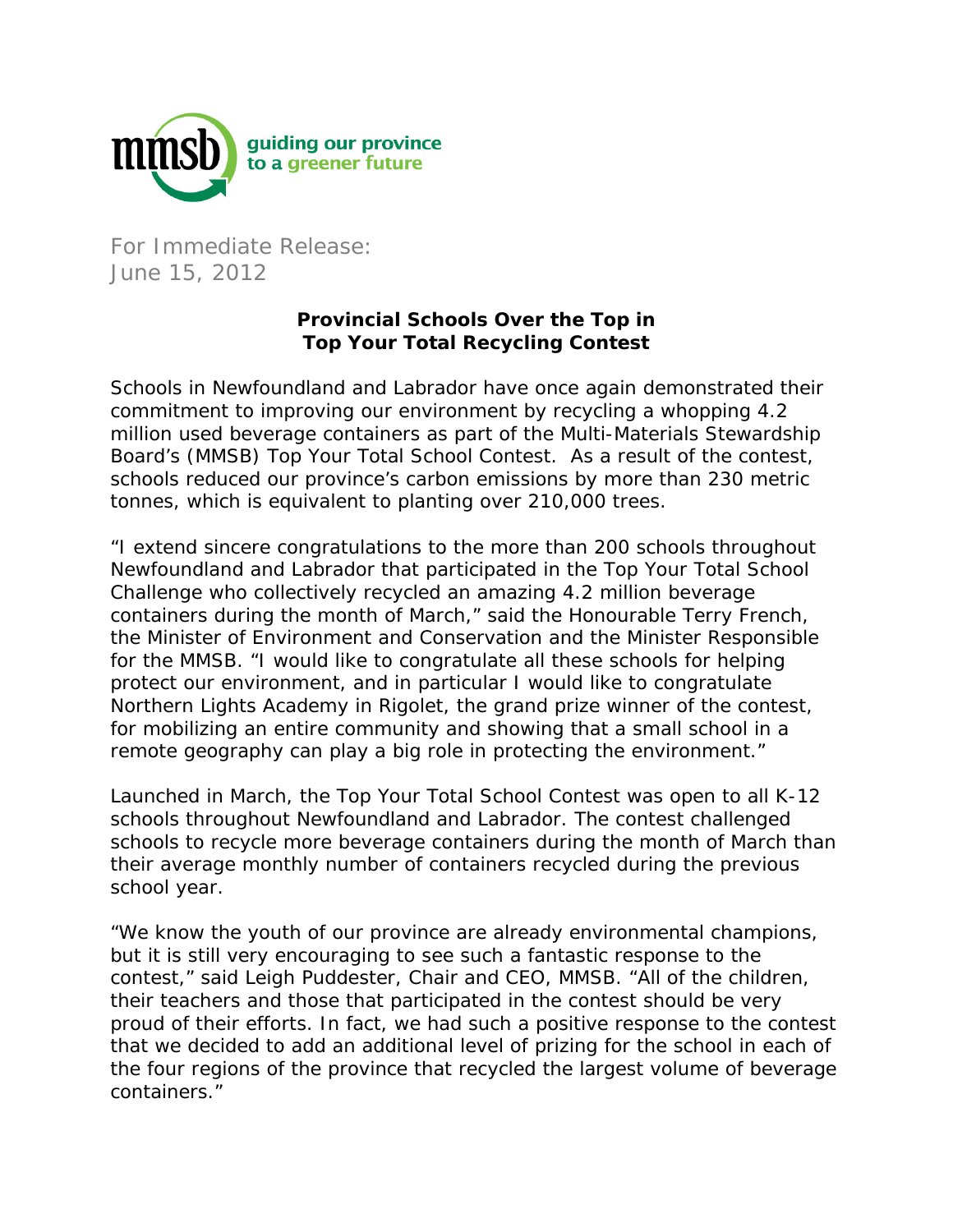The MMSB offered a Gold prize of \$10,000 to the school that had the highest percentage increase over their previous Top Your Total figure. In addition, the MMSB offered the top-performing schools from the four regions of the province a \$2,000 cash prize, and each school that exceeded their total from last year also received an extra five cent payment for every container above the Top Your Total figure. Through the contest, the MMSB is making a financial contribution of more than \$600,000 to schools province-wide.

Winners of the Top Your Total School Contest are:

| \$10,000 Gold Winner:                                     | Northern Lights Academy, Rigolet                                                                                                                                                                                      |
|-----------------------------------------------------------|-----------------------------------------------------------------------------------------------------------------------------------------------------------------------------------------------------------------------|
| \$2,000 Silver Winners:<br>(Highest Percentage Increase)  | Perlwin Elementary, Winterton - Avalon<br>John Watkins Academy, Hermitage -<br>Central<br>Main River Academy, Pollard's Point -<br>Western<br>Eric G. Lambert, Churchill Falls - Labrador                             |
| \$2,000 Silver Winners:<br>(Largest Number of Containers) | Crescent Collegiate, Blaketown - Avalon<br>Exploits Valley Intermediate, Grand Falls-<br>Windsor - Central<br>Immaculate Heart of Mary, Corner Brook<br>- Western<br>Menihek High School, Labrador City -<br>Labrador |

"Contests like this reinforce stewardship outcomes that we teach in science classrooms where students from K-12 are encouraged to have a sense of personal and shared responsibility for the environment," said the Honourable Clyde Jackman, Minister of Education. "I want to acknowledge all students who took part in this initiative and I am confident they will continue these efforts in their schools, and communities."

Oliver Jacobs, Principal of Northern Lights Academy, said that winning the Top Your Total School contest was made possible through the efforts of the entire community of Rigolet.

"We are proud of all of our students, teachers and the entire community for supporting our school to help us top our total," said Mr. Jacobs. "Our entire community has demonstrated that the collective efforts of a small group of people can have a big impact."